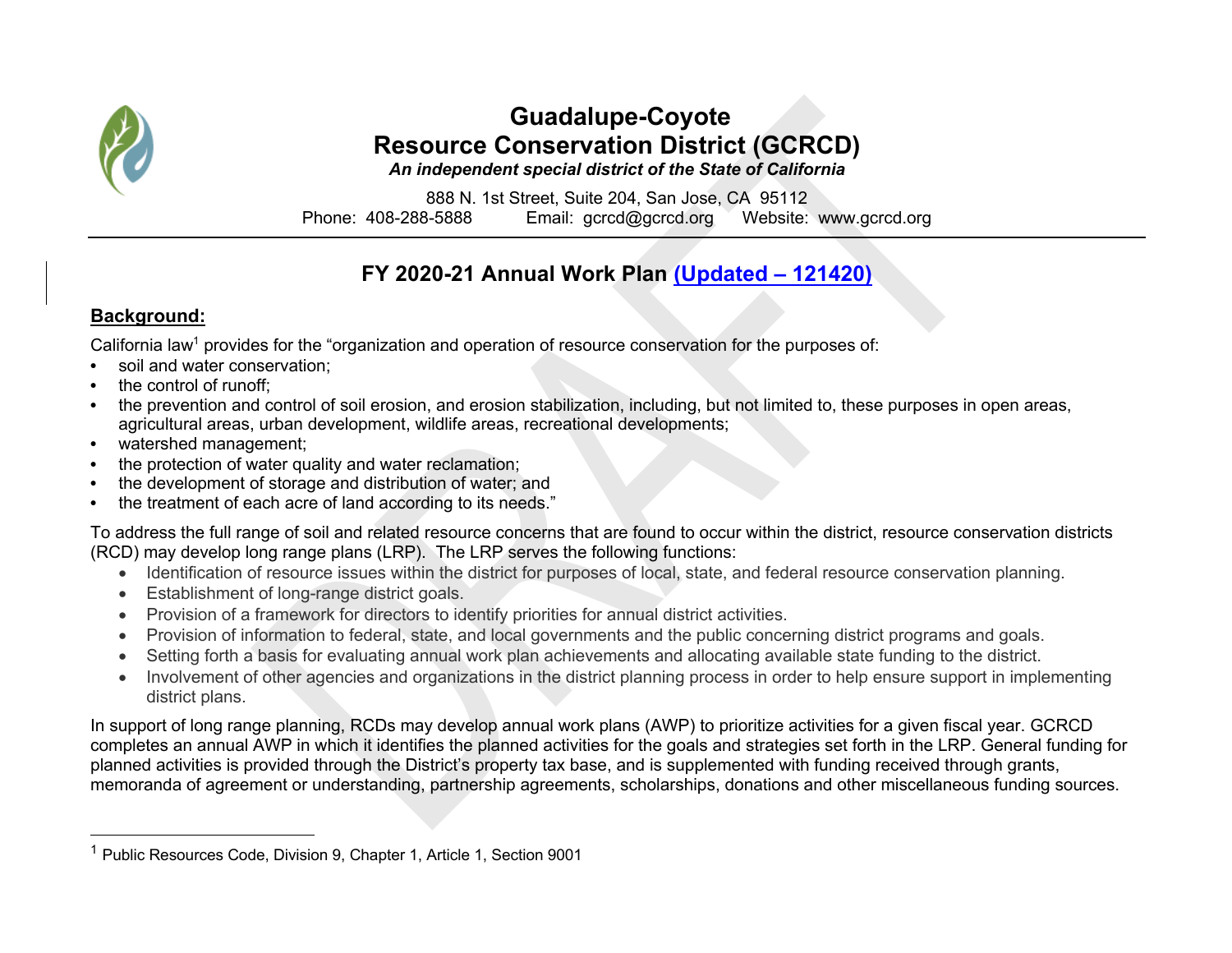#### **Acronyms Used in this Document**

| <b>ACRCD</b>    | <b>Alameda County RCD</b>                              | <b>NRCS</b>     | <b>Natural Resources Conservation Service</b> |
|-----------------|--------------------------------------------------------|-----------------|-----------------------------------------------|
| <b>AWP</b>      | Annual work plan                                       | PG&E            | Pacific Gas & Electric                        |
| <b>CAL FIRE</b> | California Department of Forestry and Fire             | <b>RCDSC</b>    | <b>RCD Santa Cruz</b>                         |
|                 | Protection                                             | <b>RWQCB</b>    | <b>Regional Water Quality Control Board</b>   |
| CCI             | Carbon Cycle Institute                                 | <b>SCC</b>      | Santa Clara County                            |
| <b>CDFW</b>     | California Department of Fish and Wildlife             | <b>SCCFSC</b>   | Santa Clara County FireSafe Council           |
| <b>CNPS</b>     | California Native Plant Society                        | <b>SCMSN</b>    | Santa Cruz Mountains Stewardship Network      |
| <b>CWIWG</b>    | Coyote Watershed Integrated Working Group              | <b>SCVHA</b>    | Santa Clara Valley Habitat Agency             |
| <b>CWPP</b>     | <b>Community Wildfire Protection Plan</b>              | SCVWD           | Santa Clara Valley Water District (now VW)    |
| <b>EQIP</b>     | Environmental Quality Incentives Program (NRCS)        | <b>SFBRWQCB</b> | San Francisco Bay Regional Water Quality      |
| <b>FERC</b>     | <b>Federal Energy Regulatory Commission</b>            |                 | <b>Control Board</b>                          |
| <b>GBACH</b>    | Greater Bay Area Carbon Farming Hub                    | <b>SFPUC</b>    | San Francisco Public Utility Commission       |
| <b>GCRCD</b>    | <b>Guadalupe-Coyote Resource Conservation District</b> | <b>SMRCD</b>    | San Mateo RCD                                 |
| <b>GWIWG</b>    | Guadalupe Watershed Integrated Working Group           | <b>SSCCFD</b>   | South Santa Clara County Fire District        |
| <b>LPRCD</b>    | Loma Prieta Resource Conservation District             | <b>UCCE</b>     | University of California Cooperative          |
| <b>LRP</b>      | Long range plan                                        |                 | Extension                                     |
| <b>LWG</b>      | Local Work Group                                       | <b>USDA</b>     | United States Department of Agriculture       |
| <b>MOA</b>      | Memorandum of Agreement                                | <b>VW</b>       | Valley Water (formerly SCVWD)                 |
| <b>MOU</b>      | Memorandum of Understanding                            | <b>WMA</b>      | Weed Management Area                          |
| <b>MROSD</b>    | Midpeninsula Regional Open Space District              | WMI             | Watershed Management Initiative               |
| <b>NCSAF</b>    | Northern California Society of American Foresters      |                 |                                               |
| <b>NGO</b>      | Non-governmental organization                          |                 |                                               |

**Document Format**

NMFS National Marine Fisheries Service

The AWP is designed with a separate table for each area of strategic focus that was identified in the LWP. Each table contains the LWP goals and strategies, and the planned activities for the fiscal year. Priority activities are identified with a purple font.

- A. Agricultural Lands
- B. Biodiversity
- C. Water Quality
- D. Fire Risk
- E. Climate Change
- F. Public Engagement
- G. District Operations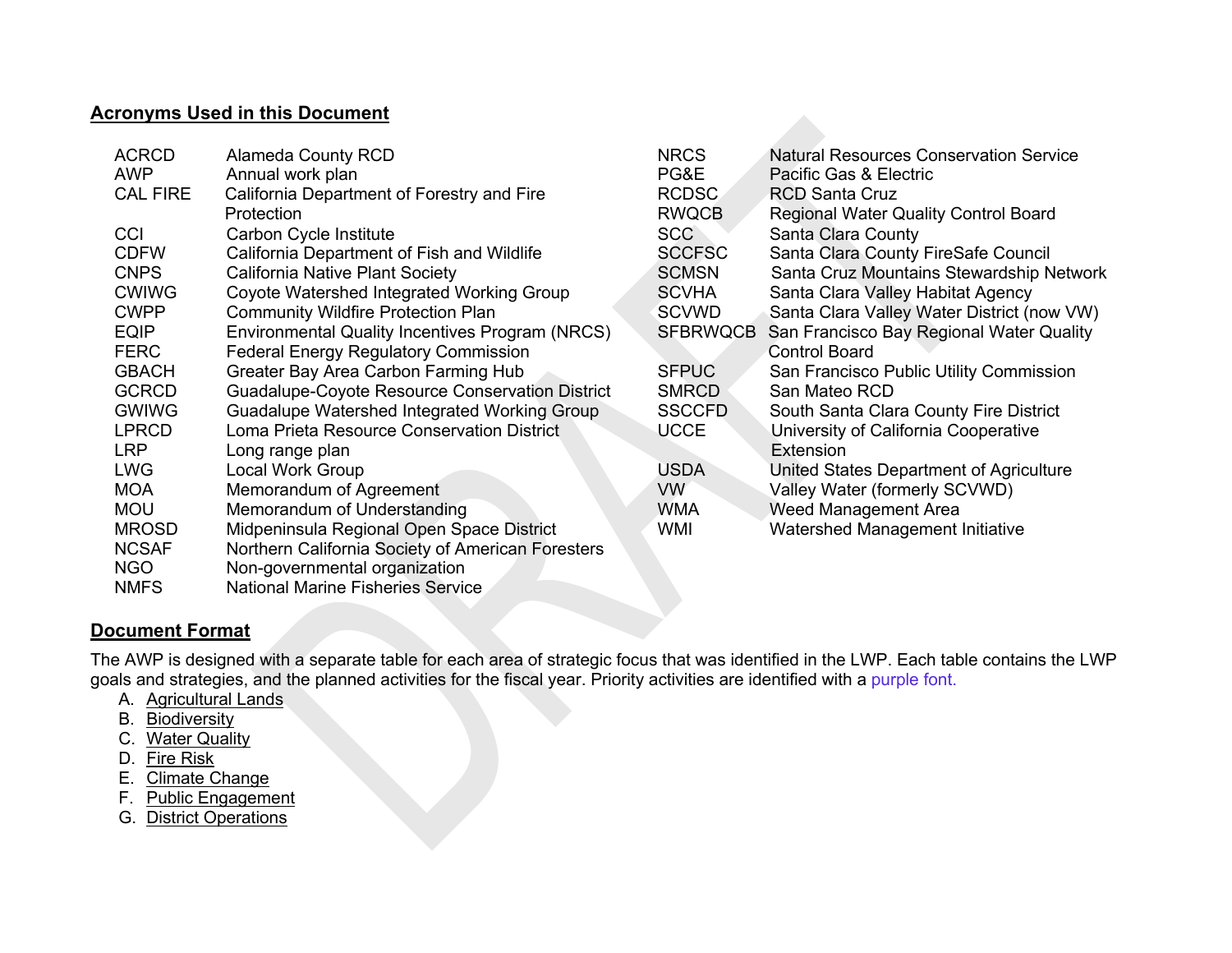#### **Areas of Strategic Focus**

#### **A. Agricultural Lands**

*Goal: Preserve agricultural lands by providing producers and land managers with access to best management practices and technical assistance so they may maintain economically viable enterprises while preserving soil health, enhancing crop diversity, and protecting natural resources.*

| <b>Strategies</b>                                                                                                                                                                                    | <b>Planned Activities</b>                                                                                                                                                                                                                                                                                                                                               |
|------------------------------------------------------------------------------------------------------------------------------------------------------------------------------------------------------|-------------------------------------------------------------------------------------------------------------------------------------------------------------------------------------------------------------------------------------------------------------------------------------------------------------------------------------------------------------------------|
| Provide education and technical assistance to<br>$1_{-}$<br>agricultural producers to encourage and enable them to<br>develop and implement conservation plans using NRCS<br>conservation practices. | • Develop workshop for 2021 LWG meeting.<br>Continue participation in GBACH.<br>Apply for a NRCS cooperative agreement to continue the<br>Ranchers Outreach program.<br>Develop a post-fire technical assistance program.                                                                                                                                               |
| Provide educational resources to those living and<br>2.<br>working in urban areas regarding the value of agriculture<br>in contributing to local economies and maintaining<br>healthy ecosystems.    | Develop a collaborative outreach program with other<br>organizations engaged with urban residents and workers.<br>Develop a partnership project with the UCCE Urban Farms<br>program.<br>Coordinate with the NRCS District Conservationist to expand<br>outreach to urban farms.<br>Implement the Monarch Butterfly Project with Veggielution<br><b>Community Farm.</b> |
| Identify opportunities for agricultural producers to<br>3.<br>develop and implement carbon farm plans.                                                                                               | Continue participation in GBACH.<br>• Seek outside funding for carbon farm plan development and<br>implementation.<br>Begin development of a carbon farm plan.<br>Apply for funding for a Healthy Soils Program Demonstration<br>Project.                                                                                                                               |
| 4. Provide a venue for agricultural producers and their<br>representative associations to provide input on natural<br>resource concerns and strategies.                                              | Co-host annual NRCS-RCD LWG meeting per the NRCS-<br><b>GCRCD MOA.</b><br>Reach out to West Stanislaus RCD about a joint outreach<br>$\bullet$<br>effort.<br>Respond to requests for technical assistance from local<br>farmers and ranchers impacted by the recent fires.                                                                                              |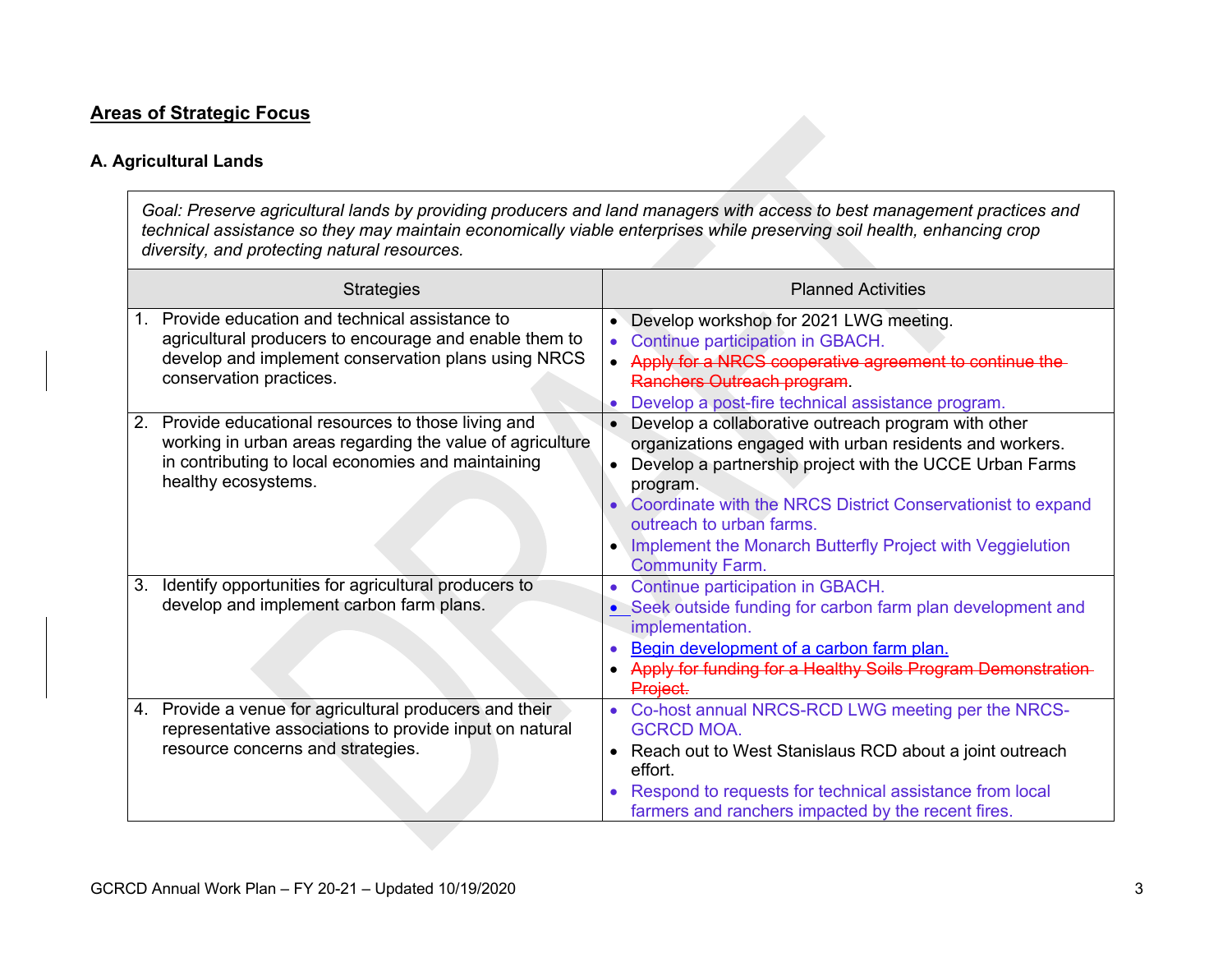| Valley Agricultural Plan.    | 5. Partner with other involved agencies on planning and<br>implementation activities identified in the Santa Clara | Participate in stakeholder meetings and opportunities for<br>partnerships with lead agencies for the plan.                                                                                                                                                                                                                                                                                                                   |
|------------------------------|--------------------------------------------------------------------------------------------------------------------|------------------------------------------------------------------------------------------------------------------------------------------------------------------------------------------------------------------------------------------------------------------------------------------------------------------------------------------------------------------------------------------------------------------------------|
| 6.                           | Identify potential new market opportunities to better<br>connect agricultural producers to consumers.              | • Survey local producers to determine current gaps and<br>challenges, and research potential market opportunities.<br>• Participate in local efforts to build connections between<br>agricultural producers and consumers.<br>Participate in SCC Food System Alliance efforts.<br>Investigate educational opportunities to advise agricultural<br>producers and consumers regarding new market regulations<br>for livestock. |
|                              | 7. Work with CDFW, CDFA, CALFIRE, UCCE and other<br>state, regional and local agencies to address natural          | Continue to build partnerships with other agencies to address<br>natural resource issues.                                                                                                                                                                                                                                                                                                                                    |
| diversity and water quality. | resource issues relevant to agricultural producers,<br>including soil health, vegetation management, crop          | Apply for a NRCS cooperative agreement to continue the<br>Ranchers Outreach program.<br>Develop a post-fire technical assistance program.                                                                                                                                                                                                                                                                                    |
| 8.                           | Develop a permit coordination program to assist<br>agricultural producers with project implementation.             | Seek proposals and funding for development of a permit<br>coordination program.                                                                                                                                                                                                                                                                                                                                              |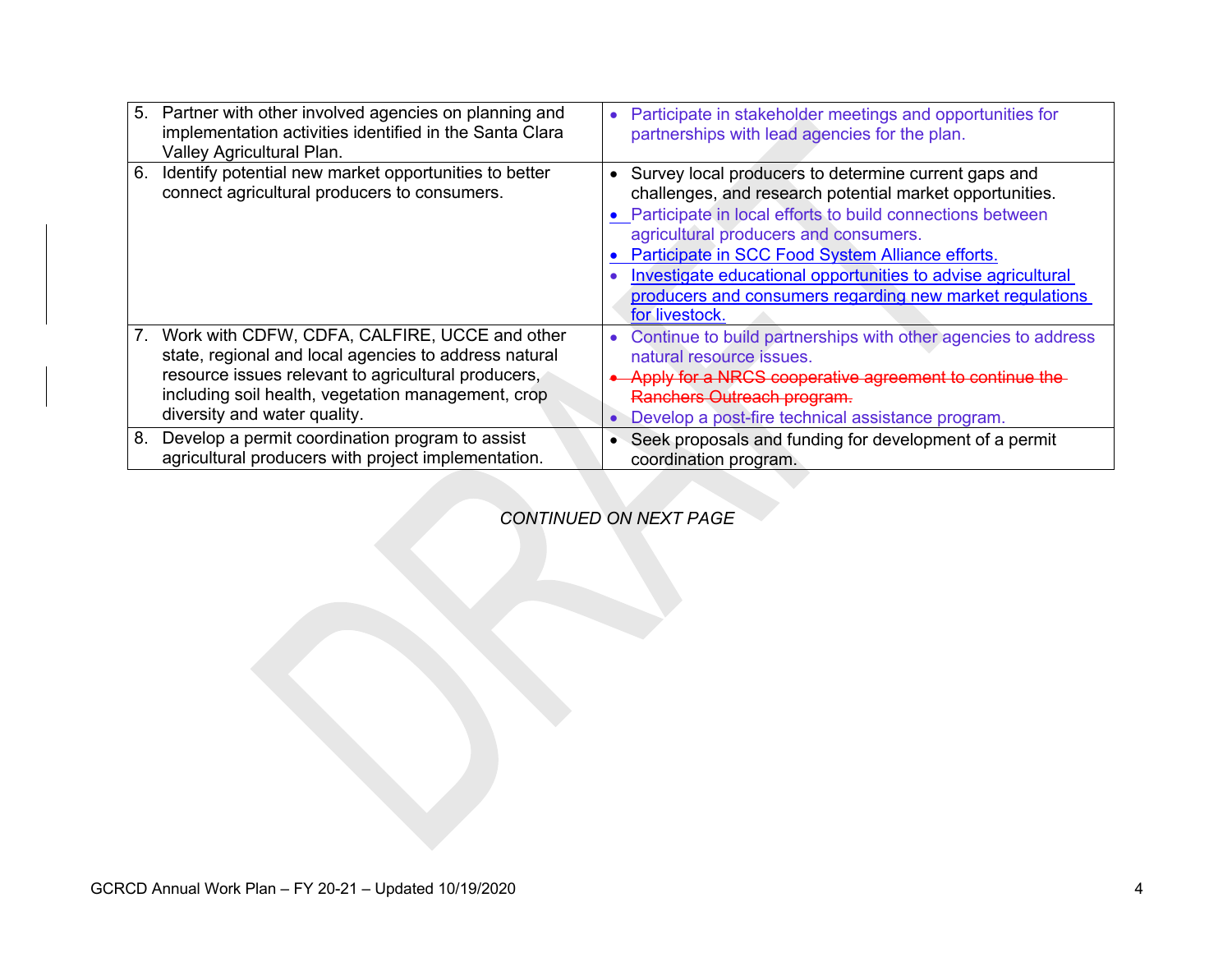#### **B. Biodiversity**

*Goal: Promote biodiversity through the conservation and protection of natural habitats and ecosystems that provide a variety of ecosystem services, such as protection of water resources, maintenance of soil health, appropriate nutrient storage, contributions to climate stability, and improved resiliency after natural disasters.* 

| <b>Strategies</b>                                                                                                                                                 | <b>Planned Activities</b>                                                                                                                                                      |
|-------------------------------------------------------------------------------------------------------------------------------------------------------------------|--------------------------------------------------------------------------------------------------------------------------------------------------------------------------------|
| 1. Provide education and technical assistance to watershed<br>stakeholders to maintain healthy and sustainable native<br>plant and wildlife populations.          | Complete Phase 2 of the Pond Hydroperiod Project, including<br>open-sourcing of the Hydroperiod Water Balance Model and<br>workshops for land managers and other stakeholders. |
|                                                                                                                                                                   | Complete VW permit process for the Silver Creek Linear Park<br>Wetlands Study in collaboration with CDFW, SFBRWQB, VW,<br>and City of San Jose.                                |
|                                                                                                                                                                   | Continue participation in the WMI-Land Use Subcommittee's<br>planning for the January 2021 workshop.                                                                           |
|                                                                                                                                                                   | • Implement the Monarch Butterfly Project with Veggielution<br><b>Community Farm.</b>                                                                                          |
|                                                                                                                                                                   | Host a multi-agency educational meeting for Tule elk habitat<br>$\bullet$<br>issues.                                                                                           |
|                                                                                                                                                                   | Provide technical assistance and/or funding to aid in<br>development of habitat suitability analysis for Tule elk.                                                             |
|                                                                                                                                                                   | Participate in efforts to initiate a river corridor management<br>$\bullet$<br>plan for the Guadalupe River.                                                                   |
| 2. Promote the ecosystem service benefits to working                                                                                                              | Continue participation in GBACH.<br>$\bullet$                                                                                                                                  |
| landscapes available to producers through NRCS<br>conservation practices, the CDFA Healthy Soils Program<br>and the Greater Bay Area Regional Carbon Farming Hub. | Seek outside funding for carbon farm plan development and<br>implementation.                                                                                                   |
|                                                                                                                                                                   | • Apply for funding for a Healthy Soils Program Demonstration-<br>Project.                                                                                                     |
| 3. Encourage the maintenance of green infrastructure within<br>urban areas.                                                                                       | Continue participation in the WMI-Land Use Subgroup.<br>$\bullet$<br>Seek partnership opportunities to assist with green<br>$\bullet$<br>infrastructure projects.              |
| 4. Collaborate with regional partners to develop or improve<br>wildlife linkages and corridors.                                                                   | Continue discussions with regional partners regarding the<br>need to consider wildlife crossings for larger animals, such as<br>Tule elk and puma.                             |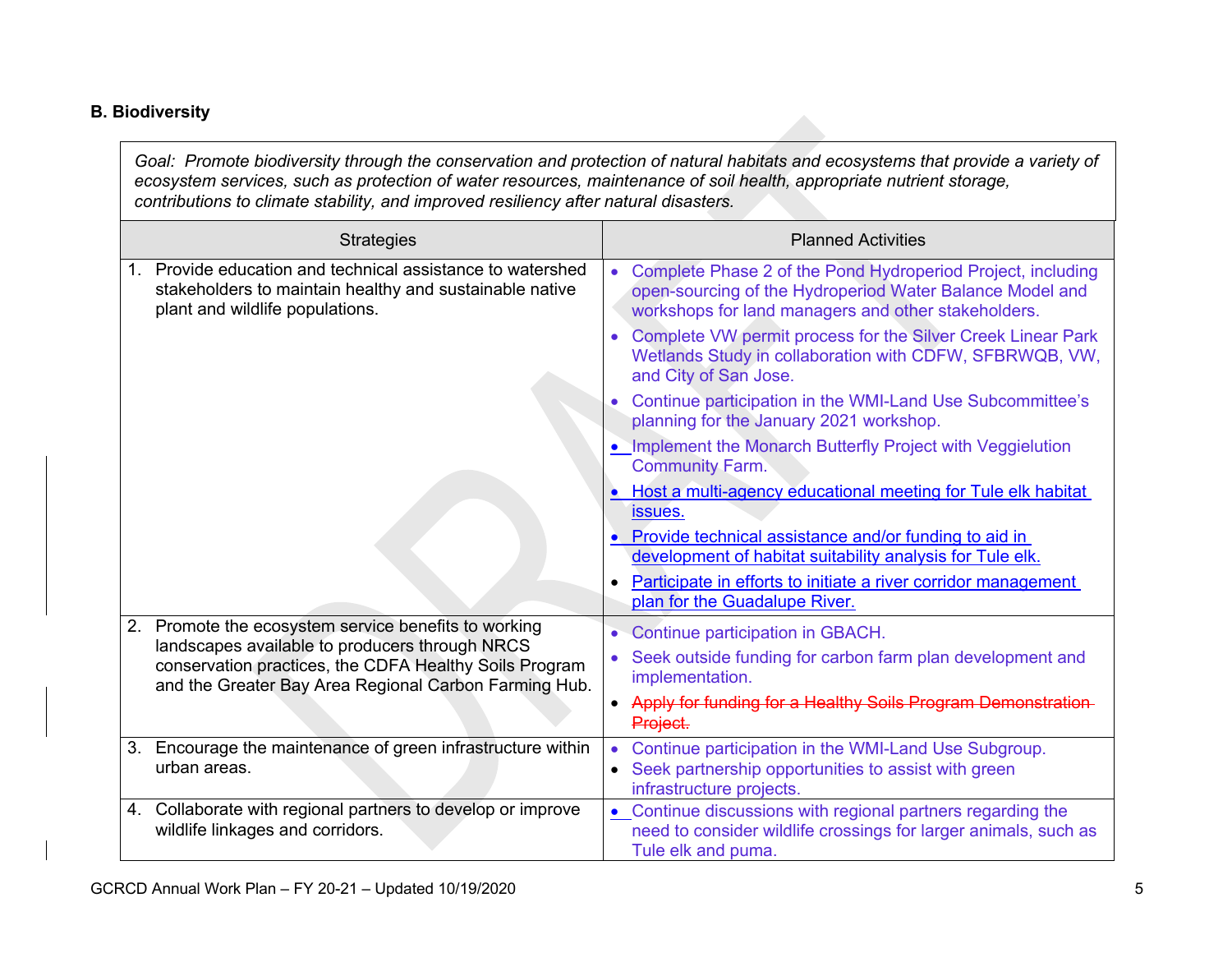|                                                                                                                                                                                       | Host a multi-agency educational meeting for Tule elk habitat<br><i>issues.</i>                                                                                                                                                                                                                                                                                          |
|---------------------------------------------------------------------------------------------------------------------------------------------------------------------------------------|-------------------------------------------------------------------------------------------------------------------------------------------------------------------------------------------------------------------------------------------------------------------------------------------------------------------------------------------------------------------------|
| 5. Provide a clearinghouse of online resources to assist<br>community members with maintaining and improving<br>beneficial bird and bee habitats.                                     | Expand the online resource links to include a specific<br>beneficial bird and bee habitat section when transitioning to<br>the new website.                                                                                                                                                                                                                             |
| 6. Collaborate with partners in the Santa Clara County<br>Weed Management Area to provide outreach and<br>education on the importance of removing or controlling<br>invasive species. | Cooperate in the development of grant proposals to fund local<br>weed management programs as requested by the WMA.<br>Work with private landowners to organize noxious weed<br>control or eradication programs.<br>• Promote and implement elements of integrated weed<br>management to prevent the establishment and spread of<br>noxious weeds in Santa Clara County. |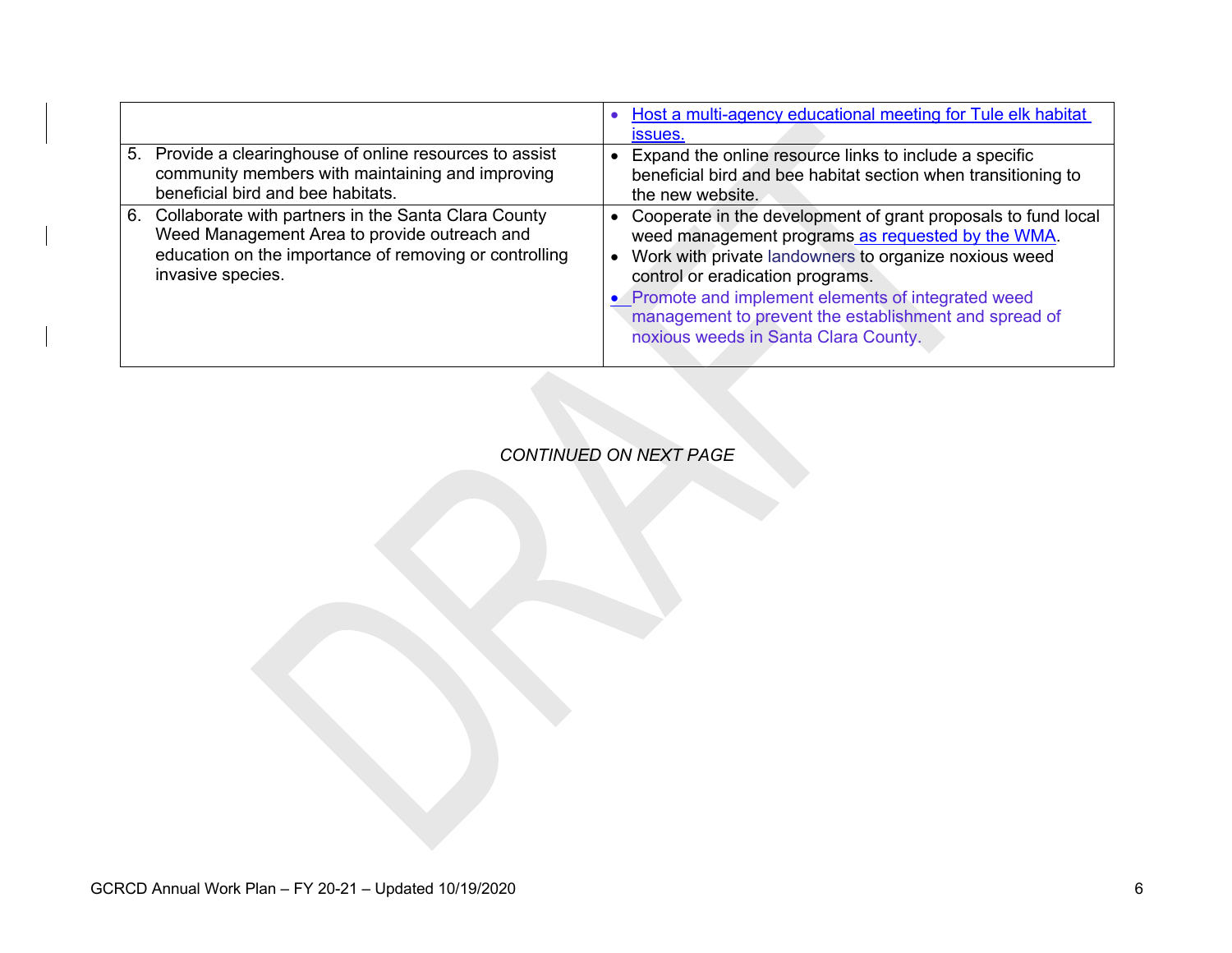#### **C. Water Quality**

*Goal: Contribute to improvements in water quality available for the benefit of agricultural production, wildlife, and aquatic habitat within District watersheds*

|    | <b>Strategies</b>                                                                                                                                                                                                                                            | <b>Planned Activities</b>                                                                                                                                                                                                                                                                                                                                                                              |
|----|--------------------------------------------------------------------------------------------------------------------------------------------------------------------------------------------------------------------------------------------------------------|--------------------------------------------------------------------------------------------------------------------------------------------------------------------------------------------------------------------------------------------------------------------------------------------------------------------------------------------------------------------------------------------------------|
|    | Provide educational outreach and technical assistance to<br>agricultural producers and land managers on water<br>resource issues impacting soil health, plant communities,<br>and wildlife habitats.                                                         | Continue participation in GBACH.<br>$\bullet$<br>Seek outside funding for carbon farm plan development and<br>$\bullet$<br>implementation.<br>Apply for funding for a Healthy Soils Program Demonstration<br><del>Proiect.</del><br>• Seek partnership opportunities with VW to address agricultural<br>issues affecting water quality.<br>Assist landowners with post-fire pond water quality issues. |
| 2. | Provide technical assistance and financial support to<br>projects affecting District watersheds to improve water<br>quality and reduce erosion and sedimentation.                                                                                            | Make technical assistance available upon request for<br>constituents, jurisdictions and other agencies dealing with<br>erosion and sedimentation issues.<br>Provide assistance with the development of a river corridor<br>management plan for the Guadalupe River.                                                                                                                                    |
| 3. | Encourage producers and communities to develop and<br>implement practices that benefit soil and water resources.                                                                                                                                             | Develop outreach materials regarding best management<br>practices that benefit soil and water resources.<br>Expand resource links when transitioning to the new website.                                                                                                                                                                                                                               |
| 4. | Collaborate with government entities, public land<br>managers, community organizations, homeowners'<br>associations and other watershed stakeholders to<br>maintain and improve working landscapes and soil health<br>to minimize erosion and sedimentation. | Seek partnership opportunities for projects that will minimize<br>erosion and sedimentation on working landscapes.                                                                                                                                                                                                                                                                                     |
| 5. | Provide comments and participate in stakeholder groups<br>addressing existing and proposed programs, projects and<br>designation of land uses that impact District watersheds.                                                                               | Continue to provide comments and participate in stakeholder<br>groups, such as WMI-LUS, GWIWG, CWIWG, AMT, and the<br>Peninsula Watershed Forum.                                                                                                                                                                                                                                                       |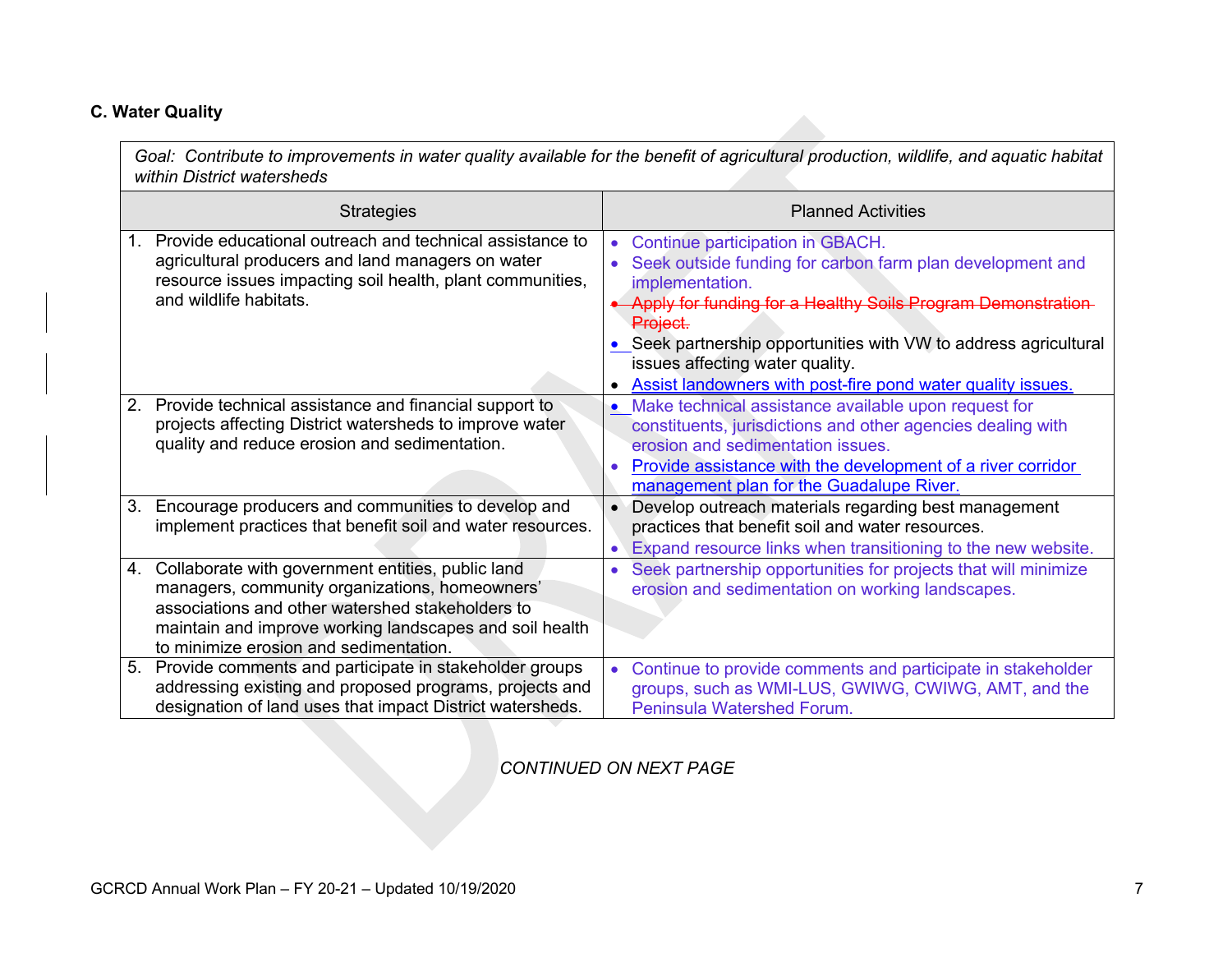#### **D. Fire Risk**

| Goal: Reduce fire risk and natural resource impacts to communities located within the Wildland Urban Interface (WUI) through<br>rural road, vegetation management, and fuel load reduction programs and projects. |                                                                                                                                                                                                                                                                                                                                                                                                                                                     |
|-------------------------------------------------------------------------------------------------------------------------------------------------------------------------------------------------------------------|-----------------------------------------------------------------------------------------------------------------------------------------------------------------------------------------------------------------------------------------------------------------------------------------------------------------------------------------------------------------------------------------------------------------------------------------------------|
| <b>Strategies</b>                                                                                                                                                                                                 | <b>Planned Activities</b>                                                                                                                                                                                                                                                                                                                                                                                                                           |
| 1. Seek funding for projects identified in the Santa Clara<br>County Community Wildlife Protection Plan (CWPP).                                                                                                   | Coordinate with the SCCFSC to identify potential projects to<br>assist with facilitation and/or implementation.<br>Apply for grantsSeek grant opportunities to complete projects<br>outlines in the CWPP.                                                                                                                                                                                                                                           |
| 2. Promote the value of using best management practices for<br>rangeland management as a tool for reducing fire risk to<br>agricultural producers and neighboring communities.                                    | Seek funding to develop a rangeland management component<br>for the CWPP.<br>Facilitate development of grazing opportunities with<br>municipalities and other land owner/managers operating in or<br>near the urban-wildland interface areas.<br>• Provide post-fire technical assistance to farmers and ranchers.<br>Facilitate discussion between public agencies regarding the<br>role they can play to help ranching remain sustainable in SCC. |
| 3. Expand scope of the District's Rural Road program.                                                                                                                                                             | Apply for a NRCS cooperative agreement to continue and<br>expand the scope of the Ranchers Outreach program.<br>• Develop a post-fire technical assistance program.<br>Investigate development of a rural roads program.                                                                                                                                                                                                                            |
| 4. Provide comments and participate in stakeholder groups<br>addressing fire risk.                                                                                                                                | Participate in SCCFSC meetings.<br>Include information about reducing fire risk in presentations<br>and outreach programs.                                                                                                                                                                                                                                                                                                                          |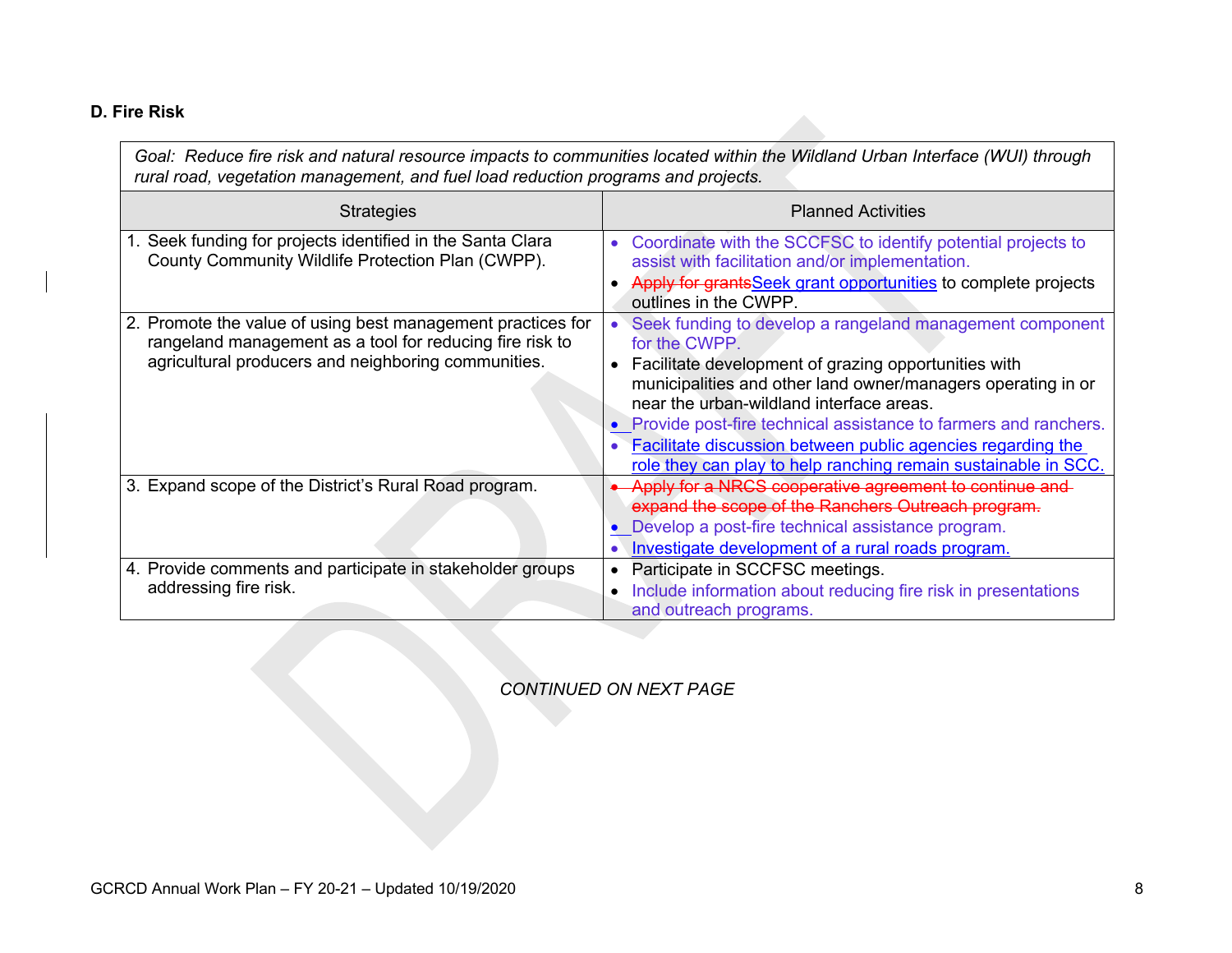#### **E. Climate Change**

*Goal: Contribute to regional climate change efforts by raising public awareness of the need for individual action, while recognizing and addressing the differences in capacity of individual communities and populations to respond to requests for action.*

| <b>Strategies</b>                                                                                                                                                                                                                     | <b>Planned Activities</b>                                                                                                                                                                                                                                                      |
|---------------------------------------------------------------------------------------------------------------------------------------------------------------------------------------------------------------------------------------|--------------------------------------------------------------------------------------------------------------------------------------------------------------------------------------------------------------------------------------------------------------------------------|
| When developing District programs and projects, consider<br>1.<br>both the environmental and socio-economic impacts of<br>climate change, and work to develop mitigations that<br>accommodate the capacity of the target populations. | Seek input from and working relationships with environmental<br>$\bullet$<br>justice groups working in the region.                                                                                                                                                             |
| Add consideration of climate change impact as a criteria<br>2.<br>when considering applications to the District's Community<br>Grant Program.                                                                                         | <b>Amend Community Grant program materials.</b><br>$\bullet$                                                                                                                                                                                                                   |
| Promote carbon sequestration through tree planting and<br>3.<br>re-oaking projects.                                                                                                                                                   | Identify potential land areas suitable for tree planting and re-<br>oaking projects and conduct outreach to the owners.<br>Develop a tree planting and re-oaking program to help fund<br>public and private projects, including the post-fire technical<br>assistance program. |
| Provide public outreach and education on the potential<br>4.<br>impact of climate change on local wildlife.                                                                                                                           | Host a workshop on the potential impact of climate change on<br>local wildlife, particularly those who will be affected by sea<br>level rise.<br>Host training workshops on the Hydroperiod Water Balance<br>$\bullet$<br>model for land managers and other stakeholders.      |
| 5.<br>Include climate change impacts and potential adaptions<br>when submitting official comments on programs, projects<br>and land use designations impacting District watersheds.                                                   | Broaden comments to include information and references to<br>impacts of climate change and ways to mitigate.                                                                                                                                                                   |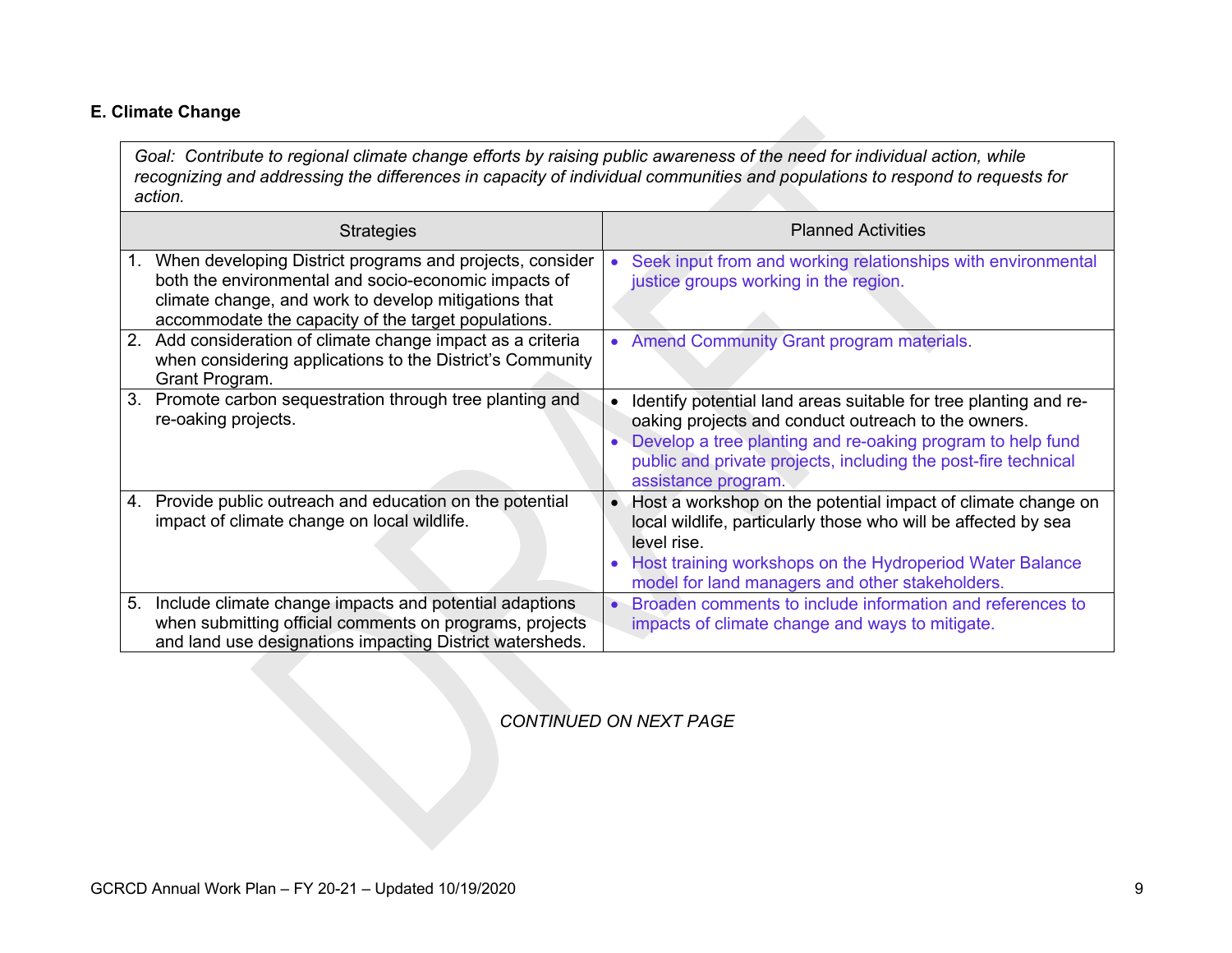### **F. Public Engagement**

| Goal: Ensure the public is aware of the role watersheds play in maintaining a healthy and resilient community, and the personal<br>importance of preserving agricultural lands and healthy ecosystems. |                                                                                                                                            |                                                                                                                                                                                                                                                    |
|--------------------------------------------------------------------------------------------------------------------------------------------------------------------------------------------------------|--------------------------------------------------------------------------------------------------------------------------------------------|----------------------------------------------------------------------------------------------------------------------------------------------------------------------------------------------------------------------------------------------------|
| <b>Strategies</b>                                                                                                                                                                                      |                                                                                                                                            | <b>Planned Activities</b>                                                                                                                                                                                                                          |
|                                                                                                                                                                                                        | 1. Expand existing outreach and education programs to<br>homeowner associations, community organizations, and<br>educational institutions. | Conduct outreach to at least four homeowner associations,<br>community organizations, or educational institutions.                                                                                                                                 |
|                                                                                                                                                                                                        | 2. Ensure programs and projects provide specific outreach<br>to BIPOC communities and other traditionally-<br>underserved populations.     | Develop programs and projects with input from community<br>organizations within or who provide services to BIPOC<br>communities and other traditionally-underserved populations.                                                                   |
| 3.                                                                                                                                                                                                     | Make presentations regarding the District's mission, goals<br>and programs to other government entities and regional<br>organizations      | Schedule presentations with at least three municipal, special<br>district or regional organizations.<br>Develop online educational resources that can be shared with<br>government entities and regional organizations (COVID-19<br>accommodation) |
|                                                                                                                                                                                                        | 4. Produce outreach materials that can be distributed at<br>events and workshops.                                                          | Develop outreach materials for GCRCD programs.<br>In conjunction with LPRCD, develop outreach materials for-<br>RCD programs offered within Santa Clara County.<br>Develop outreach materials for the DOC Climate Action Plan<br>grant.            |
|                                                                                                                                                                                                        | 5. Develop a backyard conservation program to provide<br>education and technical assistance to landowners living<br>on small acreages.     | Seek funding to develop the program in partnership with other<br>$\bullet$<br>special districts or community organizations.                                                                                                                        |
| 6.                                                                                                                                                                                                     | Consider ways to accommodate differences in community<br>cultures and languages when developing website content.                           | Research best management practices for web design for<br>implementation on the new website.                                                                                                                                                        |